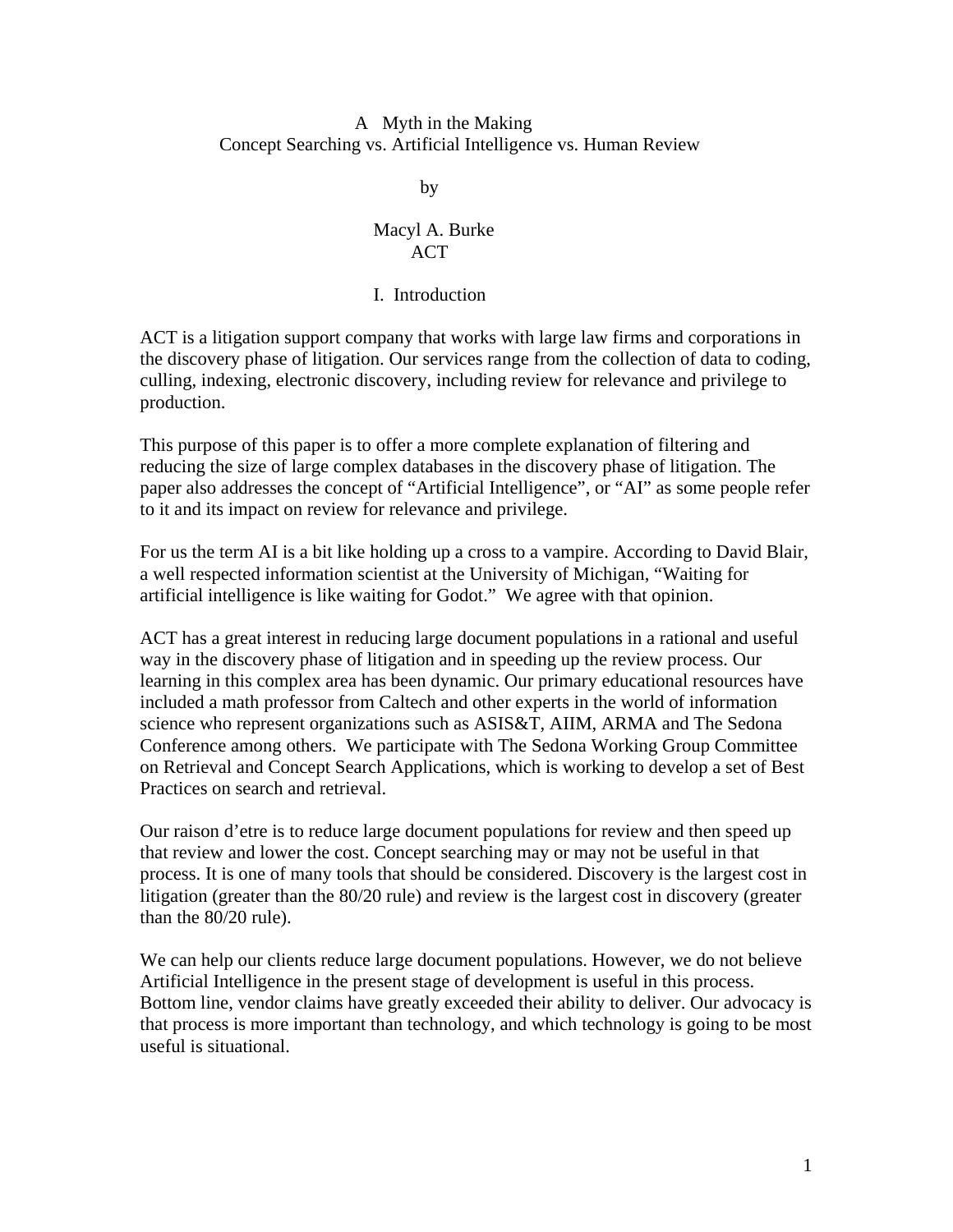The purpose of this paper is to open a wider dialogue on document culling and review between clients, potential clients, and interested parties. The immediate intent is to give a simple overview on some of the aspects entailed when employing concept search applications in trying to reduce large document populations prior to review.

There are two clear barriers to the use of concept search. We have an elephant in the living room regarding how competent people are at doing review. Missing from human review are metrics, measurements, and a set of best practices that been robustly tested. There is also a crazy grandmother lurking in the attic. The traditional economic model has been quite lucrative for law firms using partners. associates, paralegals, etc for review in large discovery cases. Associates doing large review projects have been big generators of revenue and some law firms are reluctant to give it up.

There is a conventional wisdom supported by some anecdotal information and the Blair Maron study that people may not be well suited to the review process and the congruence of agreement as to what is useful will vary greatly between individuals. At best the current information is inconclusive. No one I have spoken with who has made an attempt to more completely understand the dynamics of the review process, has been enthusiastic about what is being produced in the conventional manner which relies heavily on human activity.

The vast amount of the money of the legal spend is in review and that is where the struggle will take place. The first step has been the rise of contract attorneys who work at reduced hourly rates. Hourly rates are common in litigation but inadequate in and of themselves to produce useful metrics. A more complete set of useful metrics and best practices will have to be developed. The second step will be more sophisticated culling using concept search (rule based, statistical, and linguistic etc) coupled with statistical applications and sampling to provide boundaries on how well the populations have been reduced prior to review.

The name of the game is to reduce the population to a manageable size with metrics that verify the results and to then have humans review them for relevant, hot, and or privileged documents. The review needs to be measured with adequate quality applications to reduce variation in results.

Two overwhelming events have intervened into the discovery equation and are growing in influence. The first is the sheer size of electronic document populations that are increasing geometrically and are driving costs higher and higher. The second is the unwillingness of corporations to pay the rising cost of litigation without rethinking their approach. Many large corporations are following the path of DuPont and GE who are world class incubators for best practices and aggressively managing their legal costs like any other part of their business.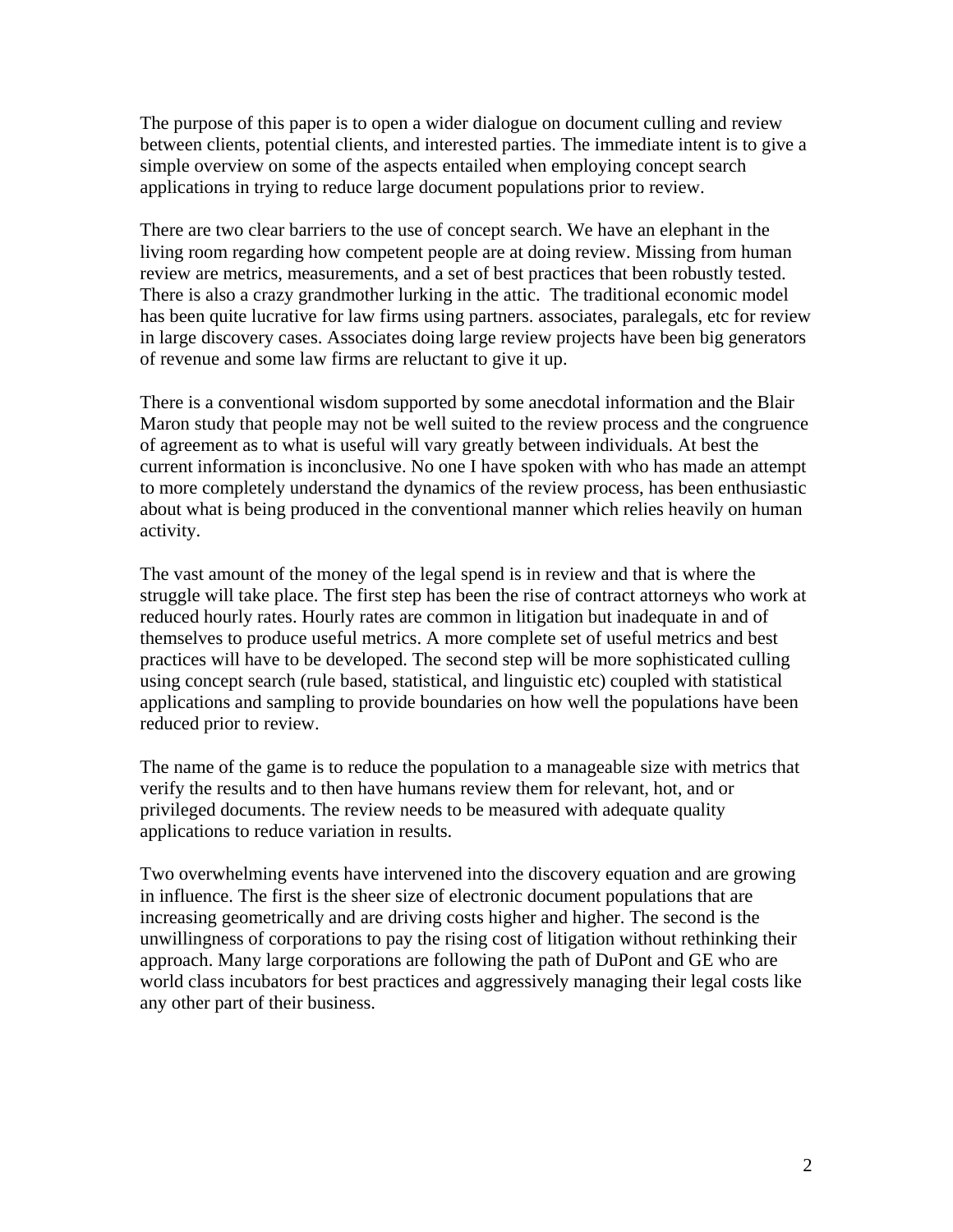# II. Searching & Culling

We are all familiar with keyword searching. If nowhere else, Google can provide the experience. There are problems using keyword searching for selecting useful documents in the discovery process in litigation. There are also places where keyword searching can be useful. However, when trying to select a useful set of documents from a larger population it can be very problematic. Keyword searching is over inclusive in what it selects and it leaves behind a high percentage of relevant documents. There is good empirical evidence to support this statement and the validity of the problem is widely accepted by experts in the field.

Concept searching is thought to be a better and more useful application. The evidence would support this contention. However, the discussion is badly blurred by the hype and shrill claims of a number of vendors hawking their wares.

To talk with intelligence about concept searching requires some balance, moderation, and a dose of skepticism. There is no Holy Grail. However, like Percival in his quest for the Grail, we will definitely be searching. It is a quest shrouded in a great deal of myth. And like Percival our learning will come from the journey and not the destination.

For ACT, concept search is not a technology or software application. It is a process, if done properly, with multiple steps. One size does not fit all. It is not a black and white approach. It can be simple or complex in application depending on the project. There is no magic bullet. Concept search applications can be useful or not useful depending on the need and requirements.

There is one overriding theme that we feel is key in regards to concept searching. It is the process that is important. It is not the tool or technology.

There are multiple players in the field of concept search. They include, but are not limited to, ACT, H5, Arête, Cataphora, Syngence, DolphinSearch, Engenium, Attenex, Autonomy and Meaning Master. Some sell direct, some sell through distributors, others sell engines, and some take work in-house and process it.

#### III. Basic Approaches to Searching

There are three basic theoretical approaches to concept searching:

1) Rule Based 2) Statistical 3) Linguistic

These might overlap in some applications, or be mixed in approach, but broadly they fall into the three basic categories listed above. There are advantages and disadvantages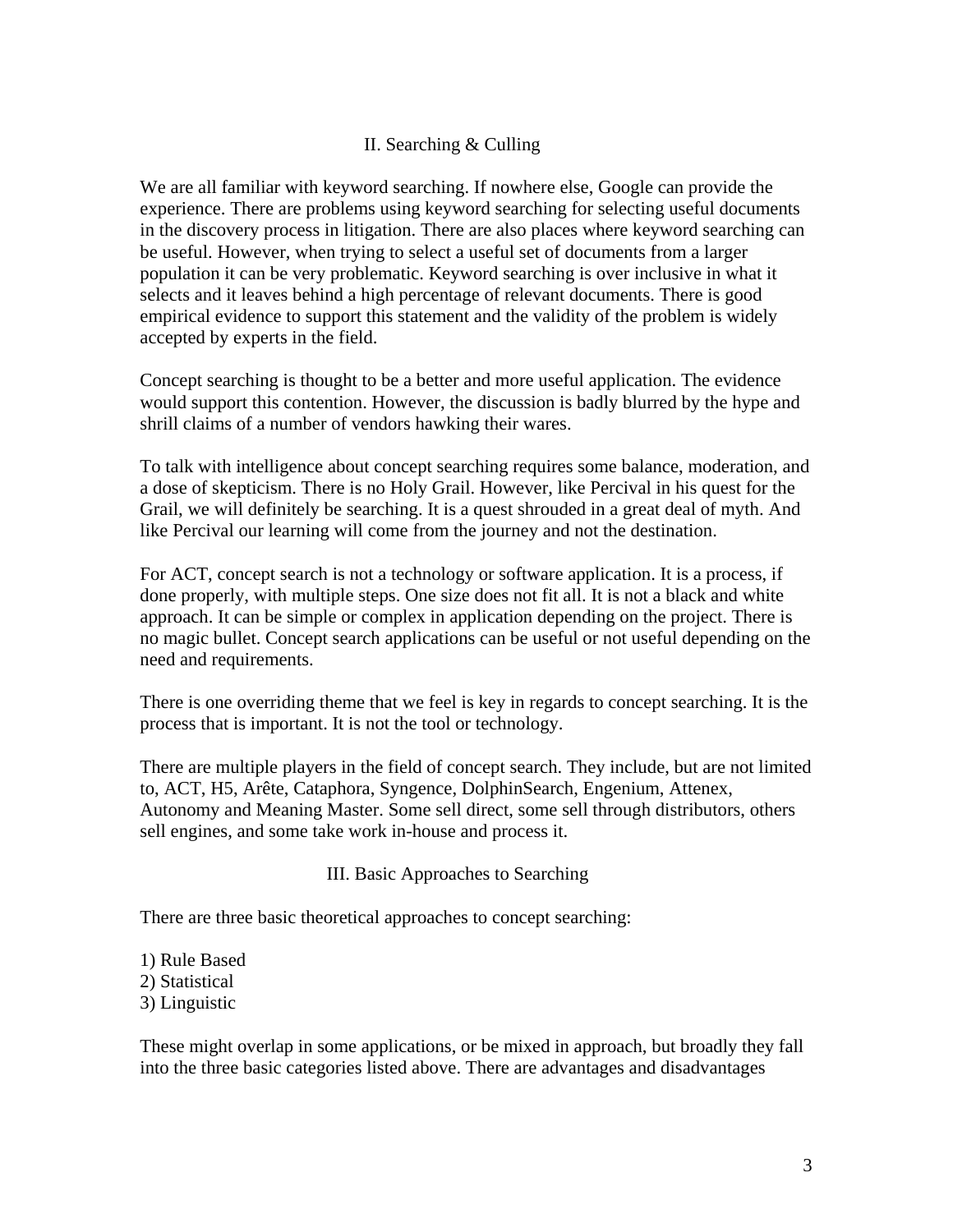depending on the situation to which one should be deployed. One is not overall superior or inferior on the surface. Again it will be situational as to which would be the most useful.

The controlling element for selection of an approach is the nature of the population and the need and resources of the client. The approach is a bit like a doctor with a patient who walks in who has never been seen before. There has to be some diagnostic work done before recommending a solution. If the person is gushing blood from a severed artery, we would take a very different approach than we would towards a patient that complained of sharp stomach pains. The latter may be in much worse shape than the former. We will have to dig a bit to determine what is in front of us to determine the best course of action.

### 1) Rule Based Approach:

A rule based approach is sometimes referred to as a taxonomy or thesaurus solution. Taxonomy and thesaurus are sometimes used interchangeably, but they are different terms of art to professionals. The differences are subtle and for our purposes they can be assumed to be the same. A rule based application is an "if this, than that" approach.

With the word "pitch" you would retrieve general categories such as baseball, roofing, sales, etc. If you next selected "baseball" you would get fastball, curve, throw, etc. and on and on clustered around baseball. The same word could apply to horseshoes. The categorization is what is important. The sales category would bring up presentation, etc. It is hierarchal in nature. All of this indexing would have to be created around a set of rules that would then be used to tease out useful data.

It is labor intensive to construct.

#### 2) Statistical Approach:

Statistical applications use mathematical applications to find data. The most common is Bayesian Statistics. The statistical term of art that Bayes' theorem is working from is "conditional probability". Very simply stated, "If I know that A has occurred, then, on those trials of the experiment where A has occurred, how often does B occur?" This statistical application lets you locate and rank related topics using probability. This model typically not only allows an initial relevance ranking to be more accurate but it also provides a mechanism for iterative searching based on relevance feedback. It is beyond our interest as to how this works in specific. Our interest is simply to differentiate the statistical approach as a method.

Statistical applications are mathematical and can be deployed quickly. The construction of the applications is part science and part art. Results can vary.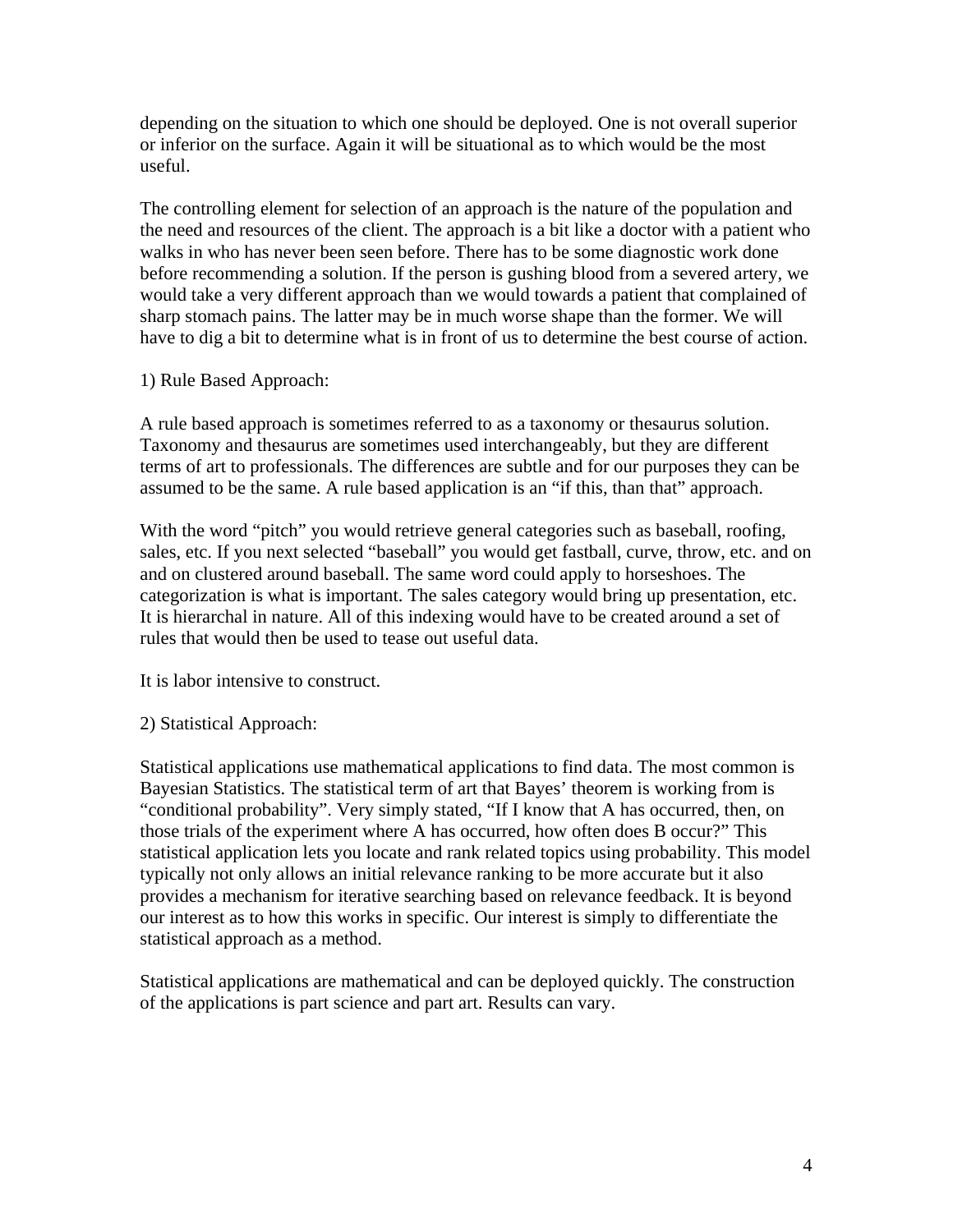### 3) Linguistic Approach:

Linguistic applications, in addition to focusing on context and circumstances of use in language, look at the practices and activities in which the words and phrases are used. Linguistic applications rely on statistical applications, but require in addition deep analysis and inquiry of the culture and activities within the environment that the language is being used.

This can be time consuming in the set up or modification of any given project.

For our purposes, it is enough to know there are three basic theoretical approaches to concept searching based on different premises. They are rule based, statistical, and linguistic. They have different strengths and weaknesses. Circumstance would dictate which would be the most useful in any given situation.

# IV. A Modified Statistical Approach

We use Autonomy, a statistically based Bayesian approach, which was judged to be pragmatic. It does not mean we would not recommend a rule based or linguistic application if that were in the best interest of the client. Autonomy was selected in the way a carpenter's first tool purchase might be a good framing hammer. We may very well add other tools or applications to our in-house capabilities at a later date. There are three things we need to consider concerning any given population regarding concept searching:

- 1) Richness of the population in terms of relative or useful documents
- 2) Size of the population
- 3) Complexity and number of issues

The richness is the percentage of the population that is useful or relevant to the question or issue being searched for. This can be determined by taking a random sample of the population and analyzing it. This will give information on how many useful documents we can expect to find. As we know, a statistically valid random sample can be drawn from around a 1000 voters that will accurately predict the outcome of tens of millions of votes cast.

If we took a statistically valid random sample of 1,000,000 documents and the sample showed that 10% of the sample was useful or relevant, we could extrapolate that we would expect the population to yield around a 100,000 good, useful, or relevant documents plus or minus some margin of error. We would have some idea of the order of magnitude of what we are dealing with and the percentage of richness we could expect. A richness of less than one half of one percent could be problematic. The higher the richness the better results we can expect.

Once we have selected a sample and know what to expect as to the quantity in our target population we could use other statistical applications to give us further information. We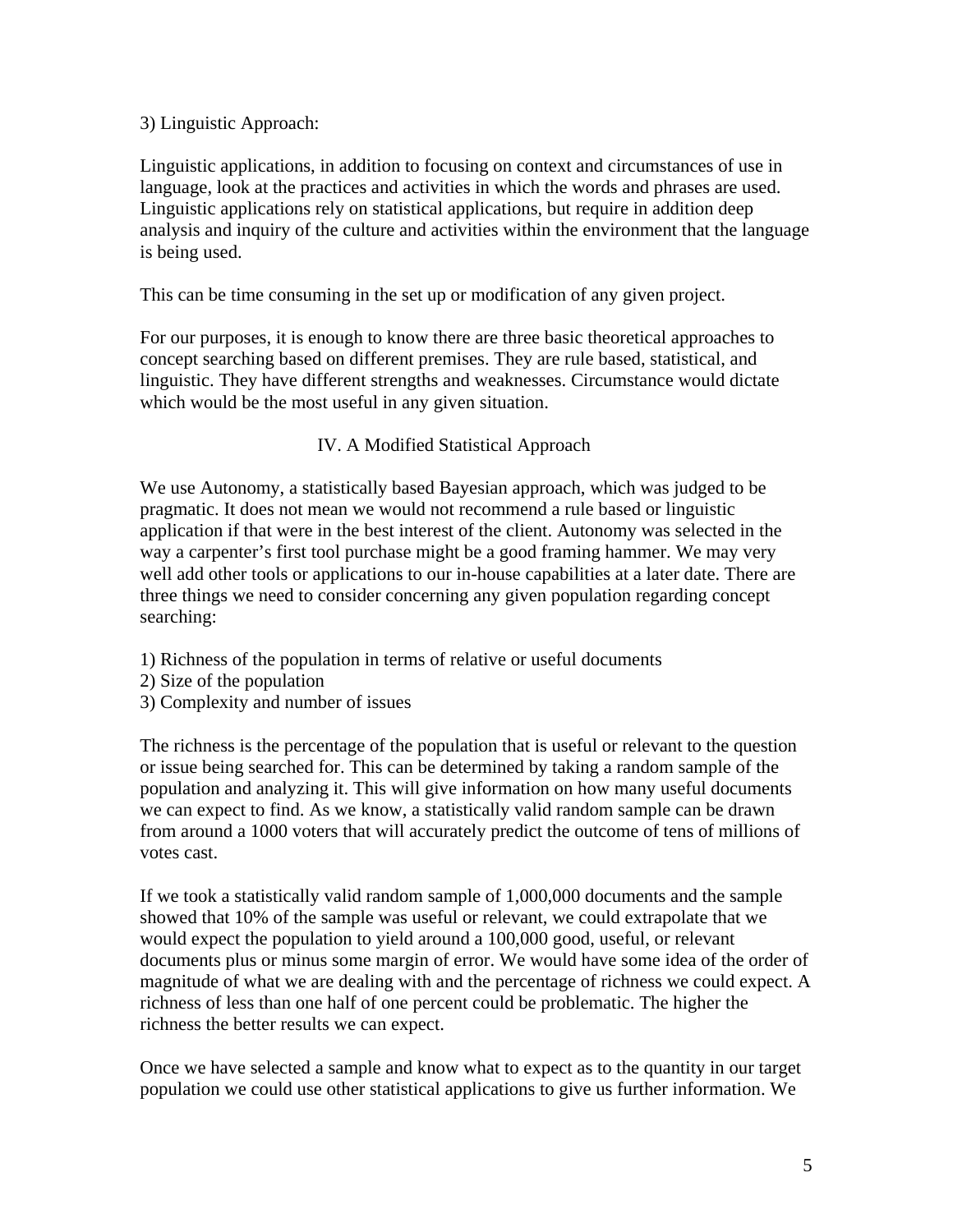could use sampling techniques to test the retrieved documents from a population for the confidence levels of good documents we got and the confidence levels of good documents we left behind in the original population to see how effective our efforts were in finding the useful material.

How the statistics are employed is not important for our purposes. What is important is that we can use metrics to quantify, qualify, and give objectivity to our results. All of the sampling results will be expressed in a range of plus or minus confidence limits. As an example, from a sampling result we might say, this population contains 46% percent relevant documents with a 3% plus or minus margin of error. Statistics and sampling can be powerful tools to understand the order of magnitude of a large and complex set of documents. With all measurement there is "variation". The margin of error is helping us understand that. We need to be thoughtful about tolerances and variation. The standard for discovery is not perfect discovery. It is reasonable discovery.

### V. Use of Statistics

Some Federal Judges accept that a more reasonable way to review a document population of millions of pages is through the use of statistically valid applications rather than have humans do it. This is particularly true in construction defect cases. There is no settled precedent with bright lines, but the trends favor it. Statistics are being used and accepted now by courts, but it is not in universal use without question.

Concept searching is affected by the size of the population involved. The larger the population, the more problematic. There are ways around this (break it into smaller sections, etc), but size does matter.

The complexity and number of issues in a population matter. It would be impossible to look for 500 issues. Looking for a complex issue like round trip transactions is problematic. Round trip transactions are usually found by auditors after a company collapses. It is my view, round trip transactions would best be found by keyword searching and other types of filters targeted by the evidence uncovered in analyzing the collapse. The issue is too complex for concept searching, in my opinion.

There are two retrieval terms of art in information retrieval we should be familiar with:

- 1) Precision
- 2) Recall

Precision is a measure of how many documents in the retrieved set are relevant, with high precision indicating most of the documents returned are relevant. High precision would mean that most of the documents in a set are good.

Recall is a measure of how many documents that are relevant get found, with high recall indicating that most of the relevant or good documents got found. An example of the difference between the two measures follows: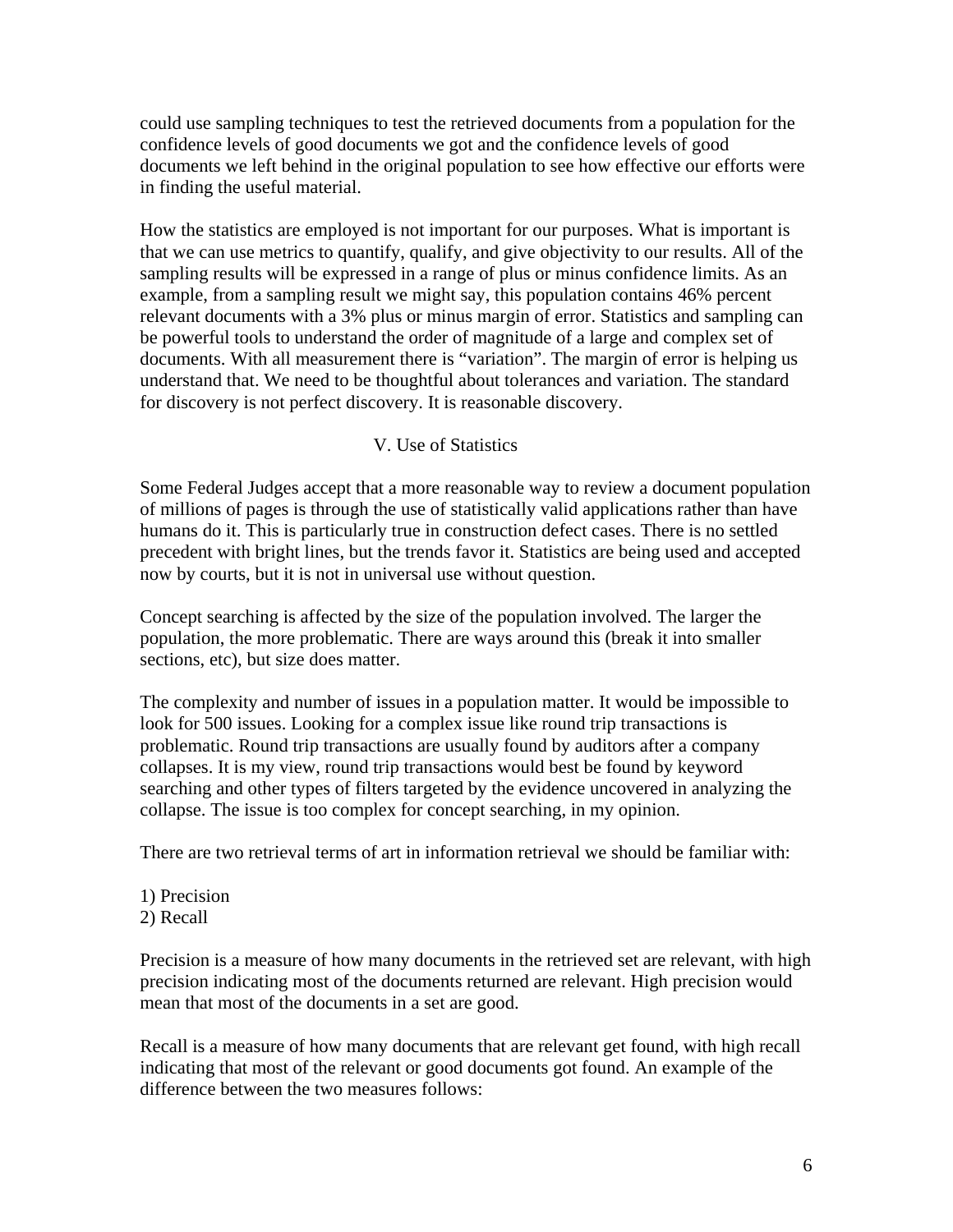Assume a data base of 1000 documents, of which 100 are truly responsive to a discovery request. The search retrieves 200 documents, but of the 200 "hits" only 50 turn out to be responsive.

Recall rate =  $50/100 = 50%$ 

Precision =  $50/200 = 25%$ 

We could then describe the retrieval with the following metrics. The retrieval population had a recall of 50% and precision of 25%. This would mean of the 100 good documents in the population we got 50 and left 50 behind. Of the 200 hits only 50, or 25% were useful and that 150 or 75% were not useful.

A perfect retrieval would be a result of 100% precision and 100% recall. That would mean every document we retrieved (100 in this example) was relevant and every relevant document was found (100 in this example). That would be the Holy Grail. We will not get there, but we will try to get as close as possible. Very high percentages of recall and precision should be viewed with suspicion.

Traditional search technologies usually offer high recall or high precession, but usually not both. Our goal is to use our process and application expertise to strike a good balance between recall and precision. Again it is the process that is key and understanding the nature of the problem and needs of the client and not the technology.

We are looking for a few needles in the haystack. The best way to do that is to remove as much of the haystack as possible before looking for the needles. There are a vast number of ways to do this (triage, de-duplication, file type filter, date filter, keyword, concept search, etc.). Once we determine that we are ready to employ concept search techniques based on the need, we would select a rule based, statistical, or linguistic approach as indicated by circumstance.

#### VI. Conclusion

We should be agnostics about tools and technology and ideologues about process. The needs of the project dictate our solution to the problem, and not the restraints or limits imposed by a specific technology.

Currently there is not a single paper with empirical evidence published on concept searching. ACT is collecting data and will attempt to publish such a paper in the future. We are exploring this possibility with various clients and potential clients currently. Our intent is to do this with outside independent experts to increase validity. We welcome other interested parties to the fray.

The Grail in myth is less about an object than an idea or state of mind. The journey seeking the grail is the learning experience and the real value. The finding of it is a